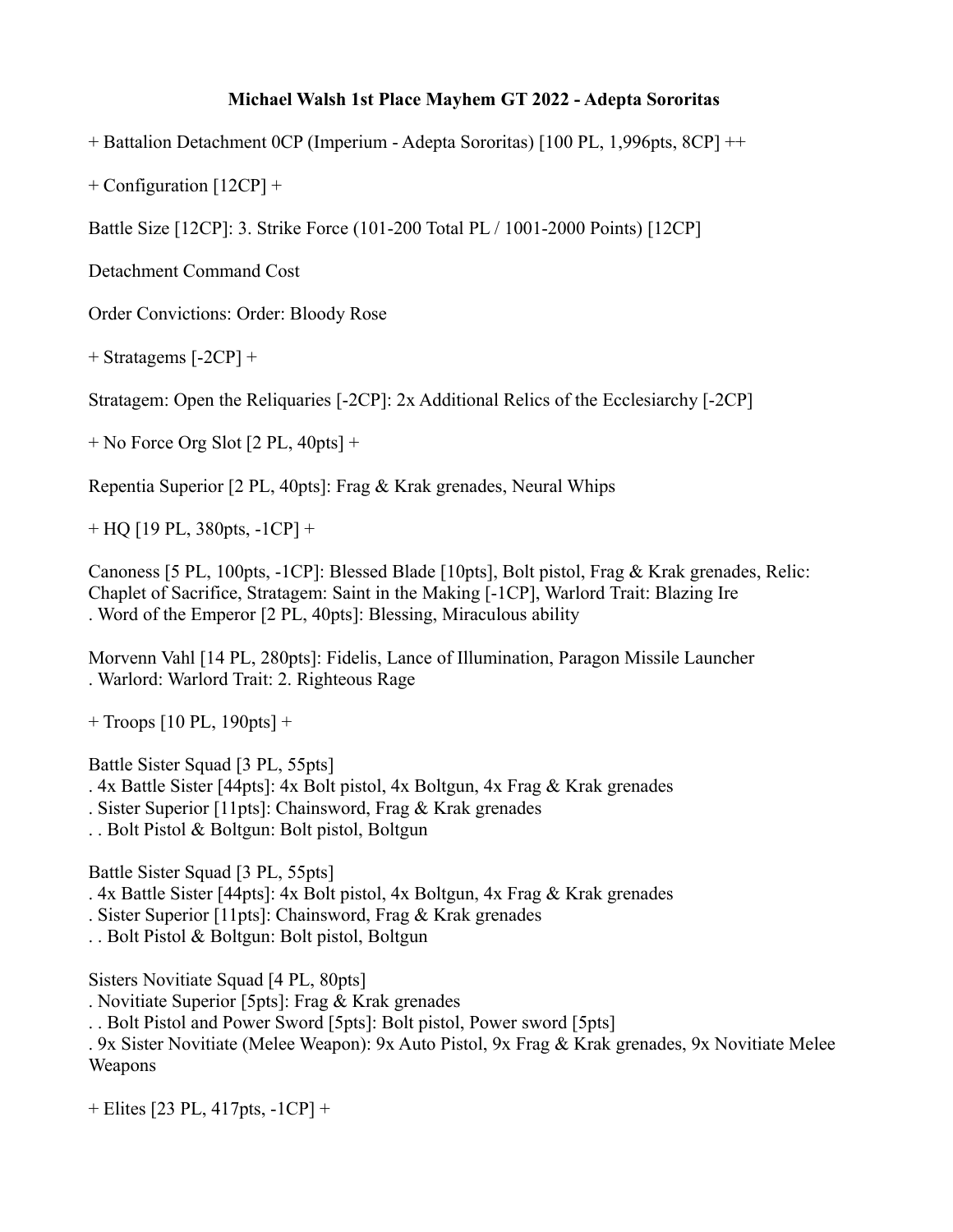Crusaders [1 PL, 22pts] . 2x Crusaders [22pts]: 2x Power sword

Dogmata [4 PL, 65pts]: 2. Chorus of Spiritual Fortitude, 5. Verse of Holy Piety, Bolt pistol, Frag & Krak grenades, Mace of the Righteous, Relic: The Sigil Ecclesiasticus, War Hymn

Hospitaller [3 PL, 50pts, -1CP]: Bolt pistol, Chirurgeon's tools, Relic: Litanies of Faith, Stratagem: Saint in the Making [-1CP], Warlord Trait: 5. Indomitable Belief (Aura)

Sisters Repentia [6 PL, 112pts] . 8x Sisters Repentia [112pts]: 8x Penitent Eviscerator

Sisters Repentia [6 PL, 112pts] . 8x Sisters Repentia [112pts]: 8x Penitent Eviscerator

Sisters Repentia [3 PL, 56pts] . 4x Sisters Repentia [56pts]: 4x Penitent Eviscerator

+ Fast Attack [16 PL, 284pts] +

Seraphim Squad [8 PL, 104pts]

. 3x Seraphim [42pts]: 6x Bolt pistol, 3x Frag & Krak grenades

. Seraphim Superior [14pts]: Bolt pistol, Bolt pistol, Frag & Krak grenades

. Seraphim w/ Special Weapons [24pts]: 2x Ministorum Hand Flamers [10pts], Frag & Krak grenades

. Seraphim w/ Special Weapons [24pts]: 2x Ministorum Hand Flamers [10pts], Frag & Krak grenades

Zephyrim Squad [4 PL, 90pts]

. 4x Zephyrim [68pts]: 4x Bolt pistol, 4x Frag & Krak grenades, 4x Power sword

. Zephyrim Superior [22pts]: Bolt pistol, Frag & Krak grenades, Power sword, Zephyrim Pennant [5pts]

Zephyrim Squad [4 PL, 90pts]

. 4x Zephyrim [68pts]: 4x Bolt pistol, 4x Frag & Krak grenades, 4x Power sword

. Zephyrim Superior [22pts]: Bolt pistol, Frag & Krak grenades, Power sword, Zephyrim Pennant [5pts]

+ Heavy Support [26 PL, 605pts] +

Castigator [8 PL, 155pts]: Castigator autocannons, 3x Heavy bolter, Storm bolter [5pts]

Retributor Squad [9 PL, 225pts]: 2x Armourium Cherub [20pts]

. 4x Retributor [48pts]: 4x Bolt pistol, 4x Boltgun, 4x Frag & Krak grenades

. Retributor Superior [17pts]: Chainsword, Frag & Krak grenades, Ministorum Hand Flamer [5pts]

- . Retributor w/ Heavy Weapon [32pts]: Bolt pistol, Frag & Krak grenades, Multi-melta [20pts]
- . Retributor w/ Heavy Weapon [32pts]: Bolt pistol, Frag & Krak grenades, Multi-melta [20pts]
- . Retributor w/ Heavy Weapon [32pts]: Bolt pistol, Frag & Krak grenades, Multi-melta [20pts]

. Retributor w/ Heavy Weapon [32pts]: Bolt pistol, Frag & Krak grenades, Multi-melta [20pts]

. Retributor w/ Simulacrum [12pts]: Bolt pistol, Boltgun, Frag & Krak grenades, Simulacrum

Imperialis